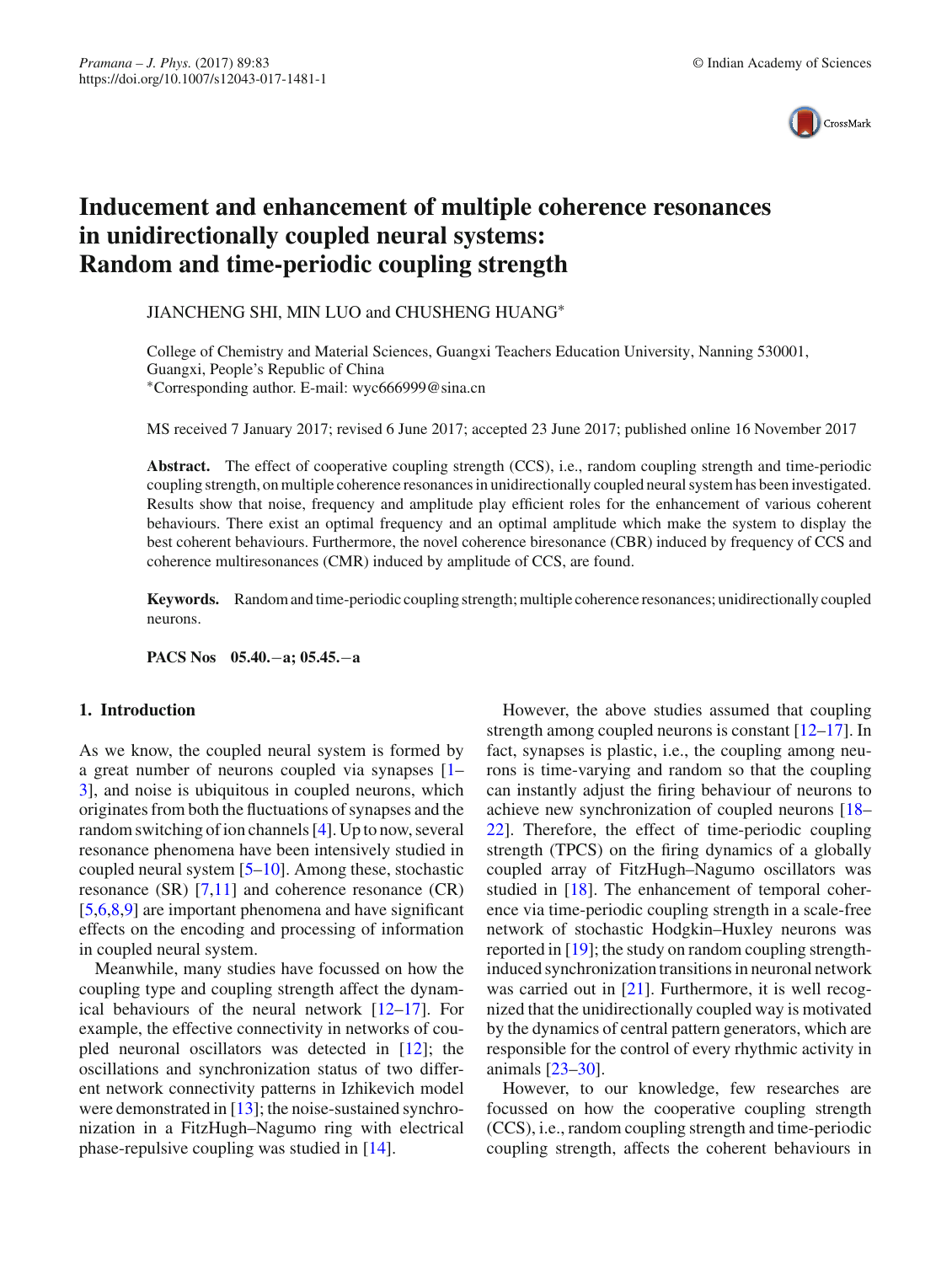coupled neurons. Our purpose is, therefore, to investigate the cooperative effect of random coupling strength (RCS) and TPCS on the internal information flow transduction through the CR phenomenon in unidirectionally coupled neural system. We expect that the present work will help us to reveal the importance of RCS and TPCS in improving the time precision of the signal transmission in coupled neural system.

The remainder of this paper is structured as follows: In [§2](#page-1-0) we introduce the model and mathematical methods presently in use. Results and discussion are presented in [§3,](#page-1-1) and in [§4](#page-6-11) we summarize our results.

#### <span id="page-1-0"></span>**2. Dynamical model and methods**

The FitzHugh–Nagumo (FHN) model, proposed by FitzHugh [\[31](#page-7-9)], is a representative example of excitable systems. Its dynamic equations are given by

$$
\varepsilon \frac{dx}{dt} = x - x^3/3 - y,
$$
  
\n
$$
\frac{dy}{dt} = x + a,
$$
\n(1)

where  $\varepsilon = 0.01$  and *a* is the control parameter. For  $|a| > 1$ , the system has only a stable fixed point, while for  $|a| < 1$ , a limit cycle appears.

Due to the plasticity among synapses,  $f_0D\xi(t)$  and  $f_0A\sin(wt)$  are employed in 20 unidirectionally coupled FHN neurons, where  $f_0D$  denotes RCS and  $f_0A$ denotes TPCS:

<span id="page-1-2"></span>
$$
\varepsilon \frac{dx_i}{dt} = x_i - \frac{x_i^3}{3} - y_i + (f_0 + f_0 D\xi(t) + f_0 A \sin(wt)) (x_{i-1} - x_x) \n\frac{dy_i}{dt} = x_i + a_i.
$$
\n(2)

Here, *i* ranges from 1 to 20. We set  $a_i$   $(i = 1, \ldots, 20)$ to be  $a_0 = 1.05$ , which is slightly larger than 1 such that all neurons in the coupled system are in steady state.  $f = f_0 + f_0 D + f_0 A$  denotes CCS,  $f_0$  is the constant coupling strength, *D* is the intensity of common noise  $\xi(t)$  with zero mean value  $\langle \xi(t) \rangle = 0$  and unit variance  $\langle \xi(t)\xi(t+\tau) \rangle = \delta(\tau)$ , *A* and *w* are the amplitude and frequency of  $f_0A\sin(wt)$ , respectively  $[2,19-21]$  $[2,19-21]$  $[2,19-21]$ .

To qualitatively and quantitatively characterize the coherent behaviours of noise-induced oscillations in coupled neural system, the signal-to-noise ratio (SNR) and the correlation time  $(\tau_c)$  are usually used, and identical results could be obtained by using two charac-teristic methods [\[5](#page-6-3)[,32](#page-7-10)]. In the present work,  $\tau_c$  is mainly employed to characterize the coherent behaviours of the coupled neural system. The normalized autocorrelation function  $C(\tau)$  of the variable *y* and the corresponding characteristic  $\tau_c$  are calculated as [\[23](#page-7-7)[,32](#page-7-10)[,33\]](#page-7-11):

$$
C(\tau) = \frac{\langle \tilde{y}(t)\tilde{y}(t+\tau) \rangle}{\langle \tilde{y}^2 \rangle},
$$
  

$$
\tilde{y} = y - \langle y \rangle, \quad \tau_c = \int_0^\infty C^2(t) \mathrm{d}t,
$$
 (3)

where  $\langle \cdot \rangle$  denotes average over time.  $\tau_c$  quantitatively characterize the regularity of the pulses: a larger value of τ*<sup>c</sup>* represents better coherent behaviours of coupled neural system  $[23,32,33]$  $[23,32,33]$  $[23,32,33]$  $[23,32,33]$ . Equation [\(2\)](#page-1-2) is integrated using Euler's method with a fixed time step of 0.01 time units. In each calculation, the time evolution of the system lasts from 0 to 500 time units, the first 100 time units are discarded due to transient behaviour. The value of  $\tau_c$  is calculated by averaging the results of 20 runs.

#### <span id="page-1-1"></span>**3. Results and discussion**

3.1 *The cooperative effect of random coupling strength (RCS) and time-periodic coupling strength (TPCS) on coupling strength-induced coherence resonance (CR) in coupled neural system*

In this section, we are interested in investigating the cooperative effect of RCS and TPCS on CR. To address the problem, we investigate the dependence of  $\tau_c$  on constant coupling strength *f*0. From figures [1a](#page-2-0) and [1b](#page-2-0), two interesting features are clearly revealed:

(i) It is seen from figure [1a](#page-2-0) (or figure [1b](#page-2-0)) that the curve passes through a 'peak' at  $f_0 = 0.07$  first and then show a 'plateau' at  $f_0 > 0.12$ , which implies that CR can be achieved at  $f_0 = 0.07$ , and the change of coupling level would not influence  $\tau_c$  any more at  $f_0 > 0.12$ . The reason might lie in the fact that the information transmission among neurons reaches an optimal value at  $f_0 = 0.07$ , and is robust and cannot be influenced by coupling at  $f_0 > 0.12$ . The result implies that the information transmission among neurons reaches saturation at  $f_0 > 0.12$ , which could be called CR without tuning [\[23](#page-7-7)[,33](#page-7-11)[–36](#page-7-12)]. Our previous work [\[33\]](#page-7-11) demonstrated that noise-induced CR without tuning could occur in coupled neural system. In this letter, RCS CR without tuning and CCS-induced CR without tuning phenomena could both occur, which are important phenomena in coupled neural system because they could be favourable to obtain the optimal or stable system exhibition to the external stimuli by adjusting the coupling [\[36\]](#page-7-12).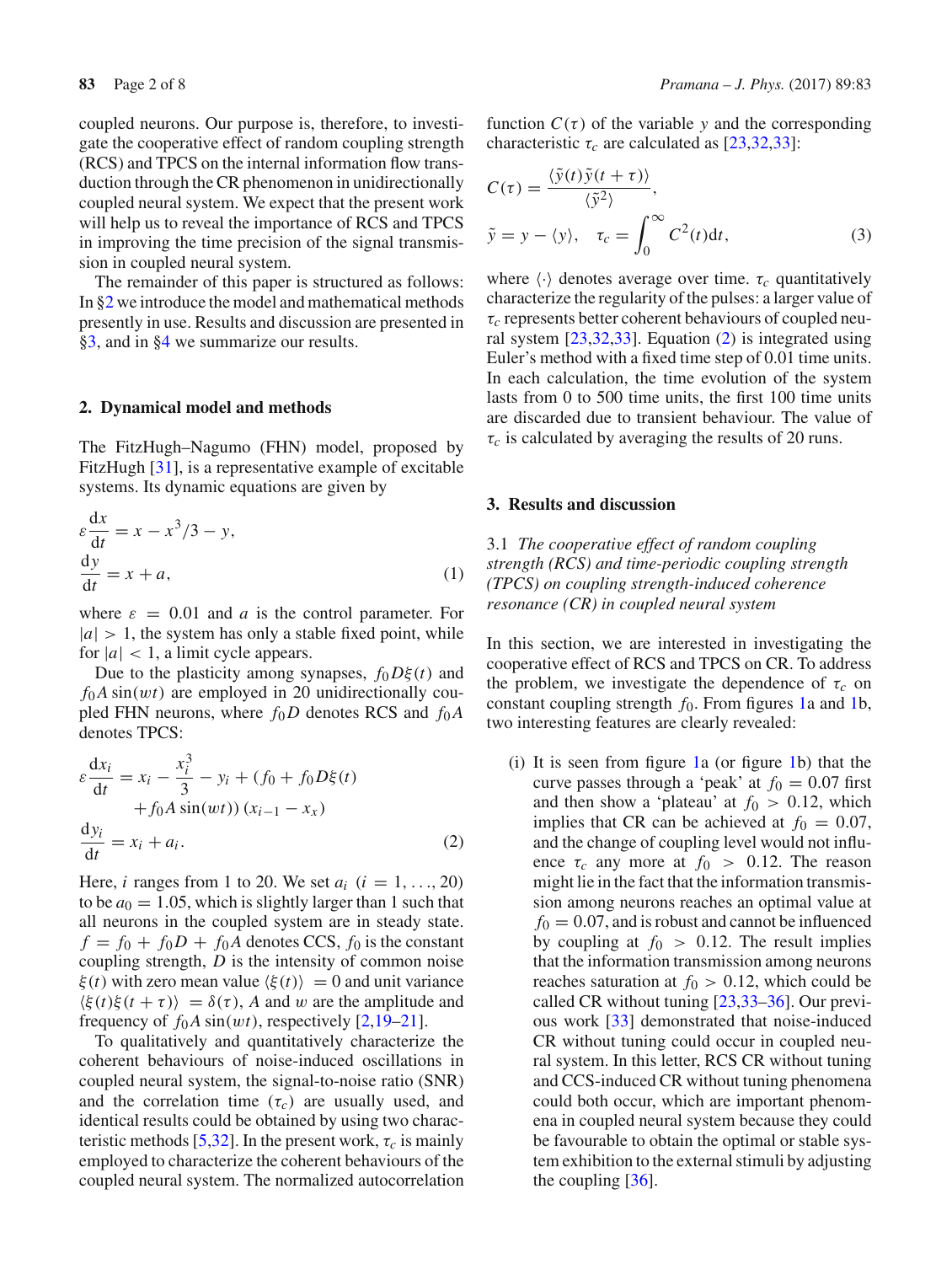

**Figure 1.** The dependence of correlation time ( $\tau_c$ ) on constant coupling strength ( $f_0$ ). (**a**) Random coupling strength ( $f_1$ ) at  $D = 0.002$ ; (**b**) cooperative coupling strength (*f*) at  $D = 0.002$ ,  $A = 0.1$  and  $w = 0.05$ .

<span id="page-2-0"></span>

<span id="page-2-1"></span>**Figure 2.** The dependence of correlation time ( $\tau_c$ ) on constant coupling strength ( $f_0$ ) at various frequencies (w), at  $A = 0.1$ and  $D = 0.002$  when (**a**)  $w = 0, 0.005, 0.01, 0.02, 0.03$  and (**b**)  $w = 0.04, 0.05$  and 0.06.

(ii) It is observed from figures [1a](#page-2-0) and [1b](#page-2-0) that the maximal  $\tau_c$  for  $f_0$  is about 2055.9 for RCS (see figure [1a](#page-2-0)), while the maximal  $\tau_c$  for  $f_0$  is about 2140 for CCS (see figure [1b](#page-2-0)). That is to say, CCSinduced CR is stronger than RCS-induced CR, which suggests that CCS plays an active role for the enhancement of CR.

In order to strengthen our arguments, the dependence of  $\tau_c$  on  $f_0$  at fixed noise intensity *D* of  $f_0D\xi(t)$ , various frequencies  $(w)$  and amplitudes  $(A)$  of  $f_0A\sin(wt)$ should be investigated. Here, the dependence of  $\tau_c$  on *f*<sub>0</sub> at fixed *D* = 0.002, *A* = 0.1 and various *w* (*w* = 0, 0.005, 0.01, 0.02, 0.03, 0.04, 0.05 and 0.06) are investigated as shown in figure [2.](#page-2-1) In order to clearly exhibit the results,  $w = 0, 0.005, 0.01, 0.02$  and 0.03 are displayed in figure [2a](#page-2-1), and  $w = 0.04, 0.05$  and 0.06 are shown in figure [2b](#page-2-1). It is seen from figure [2a](#page-2-1) that the CCS-induced CR is enhanced as  $w$  is increased from 0.001 to 0.01, reaches the strongest at  $w = 0.01$ , and then is decreased as  $w$  is further increased from 0.01 to 0.03, which displays that 0.01 is the optimal frequency ( $w_{\text{opt}}$ ) for the enhancement of CCS-induced CR.

From figure [2b](#page-2-1), we can see that CCS-induced CR increases with the increment of  $w$  from 0.04 to 0.05, reaches the strongest at  $w = 0.05$ , and then drops as w is further increased from 0.05 to 0.06, which suggests that 0.05 is another optimal frequency  $(w_{opt})$  for the enhancement of CCS-induced CR.

Furthermore, in figures [3a](#page-3-0) and [3b](#page-3-0) the dependence of  $\tau_c$  on  $f_0$  is also investigated at fixed  $D = 0.002$ ,  $w =$ 0.05 and various amplitudes *A* (*A* = 0, 0.01, 0.05, 0.1, 0.2, 0.3, 0.4 and 0.5). The results at *A* = 0, 0.01, 0.05 and 0.1 are shown in figure [3a](#page-3-0) and those at  $A = 0.2$ , 0.3, 0.4 and 0.5 are exhibited in figure [3b](#page-3-0). It is easy to observe from figure [3a](#page-3-0) that CCS-induced CR rises with the increment of *A* from 0 to 0.05, reaches the strongest at  $A = 0.05$ , and then drops as  $A$  is increased from 0.05 to 0.1. From figure [3b](#page-3-0), CCS-induced CR is increased as *A* is increased from 0.2 to 0.4, reaches the strongest at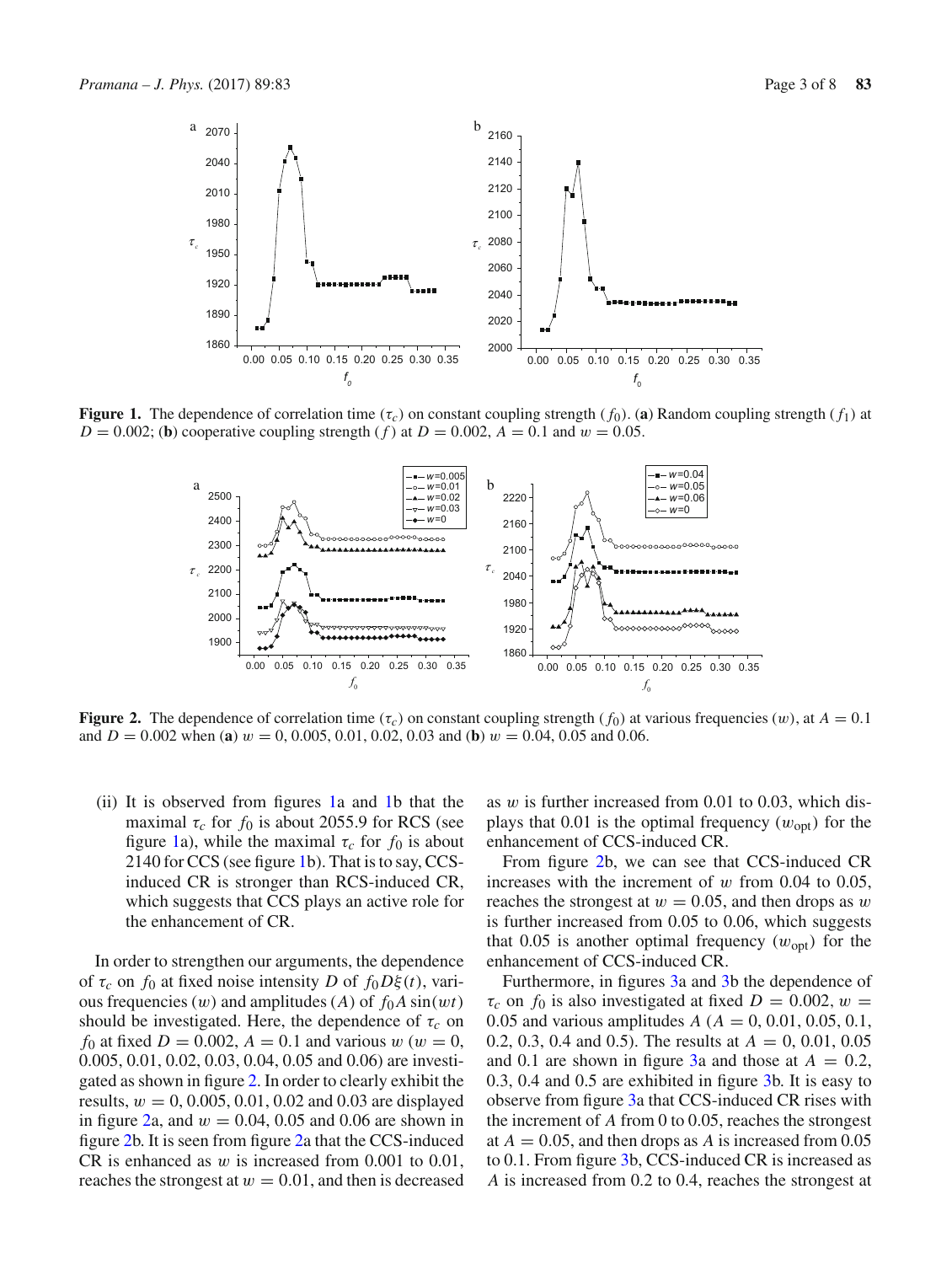

**Figure 3.** The dependence of correlation time  $(\tau_c)$  on constant coupling strength  $(f_0)$  at (a)  $A = 0, 0.01, 0.05$  and 0.1 and (**b**)  $A = 0.2, 0.3, 0.4$  and 0.5, when  $w = 0.05$  and  $D = 0.002$ .

<span id="page-3-0"></span>

<span id="page-3-1"></span>**Figure 4.** The dependence of correlation time ( $\tau_c$ ) on frequency  $(w)$  of cooperative coupling strength (CCS) at  $D = 0.002$ ,  $A = 0.1$  and  $f_0 = 0.07$ .

 $A = 0.4$ , and then is decreased as *A* is increased from 0.4 to 0.5. The results in figures [3a](#page-3-0) and [3b](#page-3-0) show that there exist two optimal  $A(A_{opt})$  for the enhancement of CCS-induced CR.

Based on the results in figures [2a](#page-2-1) and [2b](#page-2-1) and figures [3a](#page-3-0) and [3b](#page-3-0), we could intuitively deduce that the CCS frequency-induced coherence multiresonance (CMR) and CCS amplitude-induced CMR might occur. In order to confirm the result, the dependence of  $\tau_c$  on frequency (w) and amplitude (*A*) are investigated, respectively. As shown in figure [4,](#page-3-1) the CCS frequency-induced coherence biresonance (CBR) is obtained. In figure [5,](#page-3-2) the CCS amplitude-induced CMR occurs.

Now let us turn to the problem of CCS frequencyinduced CBR in figure [4](#page-3-1) and CCS amplitude-induced CMR in figure [5.](#page-3-2) As presented in refs [\[11](#page-6-6)[,23](#page-7-7)[,34\]](#page-7-13), when the time-scale of the noise control and the time-scale of the action of noise-induced internal oscillations reach one optimal matching, the single peak CR would usually be achieved. But when the stochastic time-scale and the determinate time-scale reach the optimal multimatching, the system would exhibit CMR behaviour [\[37\]](#page-7-14). In our paper, the CCS frequency-induced CBR and CCS amplitude-induced CMR indicate that the amplitude of



<span id="page-3-2"></span>**Figure 5.** The dependence of correlation time  $(\tau_c)$  on amplitude (*A*) of cooperative coupling strength (CCS) at  $D = 0.002$ ,  $w = 0.05$  and  $f_0 = 0.07$ .

the noise-induced oscillations increases by multiple values of frequency (w) or amplitude (*A*) of CCS in coupled neural system.

Noise is often thought to have undesirable effects on dynamical systems. In fact, it could also play an active role for the coherent behaviours of dynamical systems [\[38](#page-7-15)[–40\]](#page-7-16). So we are also interested in investigating how noise intensity (*D*) of CCS affects CR. In figures [6a](#page-4-0)– [6d](#page-4-0) the dependence of  $\tau_c$  on  $f_0$  is investigated at fixed  $A = 0.1, w = 0.05$  and various *D*. One can see that different coherent behaviours could be induced by *D*, i.e., CMR at  $D = 0.001$  (see figure [6a](#page-4-0)), CBR at  $D =$ 0.002 (see figure [6b](#page-4-0)), CR without tuning at  $D = 0.006$ (see figure [6c](#page-4-0)) and 0.008 (see figure [6d](#page-4-0)). In particular, the maximal correlation time  $\tau_{c(\text{max})}$  is 3072 in figure [6a](#page-4-0), 2115 in figure [6b](#page-4-0), 725 in figure [6c](#page-4-0) and 487 in figure [6d](#page-4-0). That is to say,  $\tau_{c(max)}$  is decreased as *D* is increased, which implies that *D* plays a negative role for the CCSinduced coherent behaviours.

It is because that there exists a competition between noise-induced oscillations propagation induced by coupling and noise-induced oscillation process induced by noise in coupled neural system. When the noise intensity is too weak, noise-induced oscillation propagation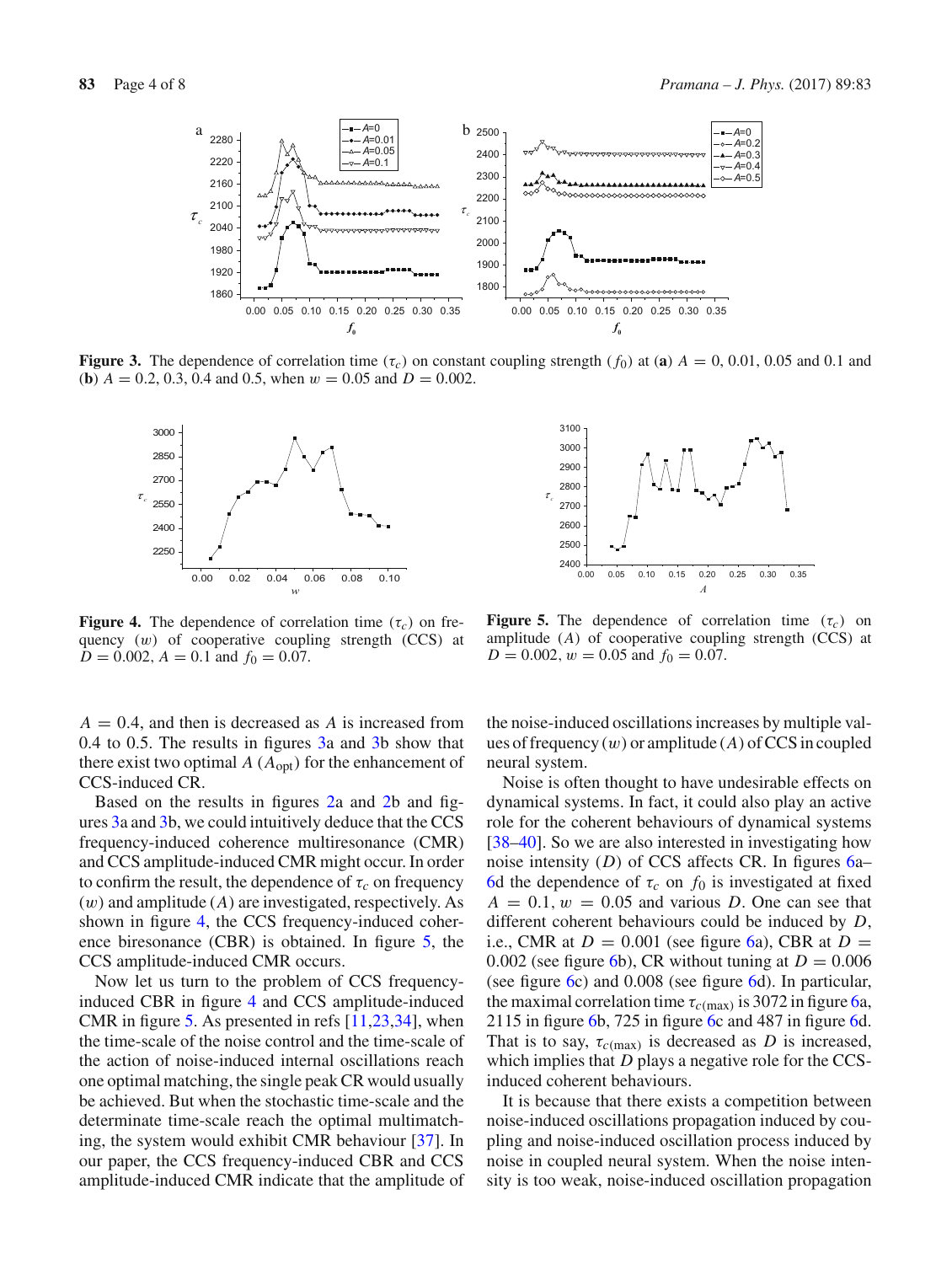

<span id="page-4-0"></span>**Figure 6.** The dependence of correlation time ( $\tau_c$ ) on constant coupling strength ( $f_0$ ) at various noise intensities (*D*),  $A = 0.1$ and  $w = 0.05$ . (**a**)  $D = 0.001$ ; (**b**)  $D = 0.002$ ; (**c**)  $D = 0.006$ ; (**d**)  $D = 0.008$ .

induced by coupling is stronger than noise-induced oscillation process induced by noise, indicating that the coupled neurons are highly coherent; When noise intensity is too strong, noise-induced oscillation propagation induced by coupling is weaker than noise-induced oscillation process induced by noise so that the coupled neurons are in low coherence [\[41\]](#page-7-17).

# 3.2 *The cooperative effect of random coupling strength (RCS) and time-periodic coupling strength (TPCS) on noise-induced coherence resonance (CR) in coupled neural system*

In what follows, let us consider the cooperative effect of RCS and TPCS on noise-induced CR. In figure [7](#page-5-0) the dependence of  $\tau_c$  on *D* for random coupling strength  $(f_1)$  and cooperative coupling strength  $(f)$  are investigated. It is clearly observed that noise-induced CBR can be exhibited for *f*<sup>1</sup> and *f* respectively. Furthermore, the noise-induced CBR for  $f$  is stronger than that for  $f_1$ , which suggests that the cooperative effect of RCS and TPCS plays an active role for the enhancement of noiseinduced CBR.

Herein, let us further investigate the effect of CCS on noise-induced CBR at various frequencies  $(w)$  and amplitudes  $(A)$ . In figure  $\frac{8}{3}$ , we show the dependence of  $\tau_c$  on *D* at various amplitudes (*A*). One can see that the peak 2 is increased as *A* is increased from 0.05 to 0.1, reaches the strongest at  $A = 0.1$ , and then is decreased as *A* is increased from 0.1 to 0.12, which implies that there exists an optimal amplitude  $(A_{opt})$ for the enhancement of peak 2, and *A*opt is about 0.1. However, the peak 1 hardly changes with the increment of *A*. The result reveals that the CBR enables neurons to selectively respond to the signal at the preferred noise intensity, which significantly improves the ability of neurons to effectively transmit signals. We argue that the phenomenon of signal-selective enhancement is novel and potentially important, in the noisy background, to study the role of coupling information processing and transduction in the nervous system [\[41](#page-7-17)– [44\]](#page-7-18).

Furthermore, in figure [9](#page-5-2) the dependence of  $\tau_c$  on *D* at various w is also investigated. It is seen that the noise-induced CBR increases as  $w$  is increased from 0.01 to 0.07, reaches the strongest at  $w = 0.07$ ,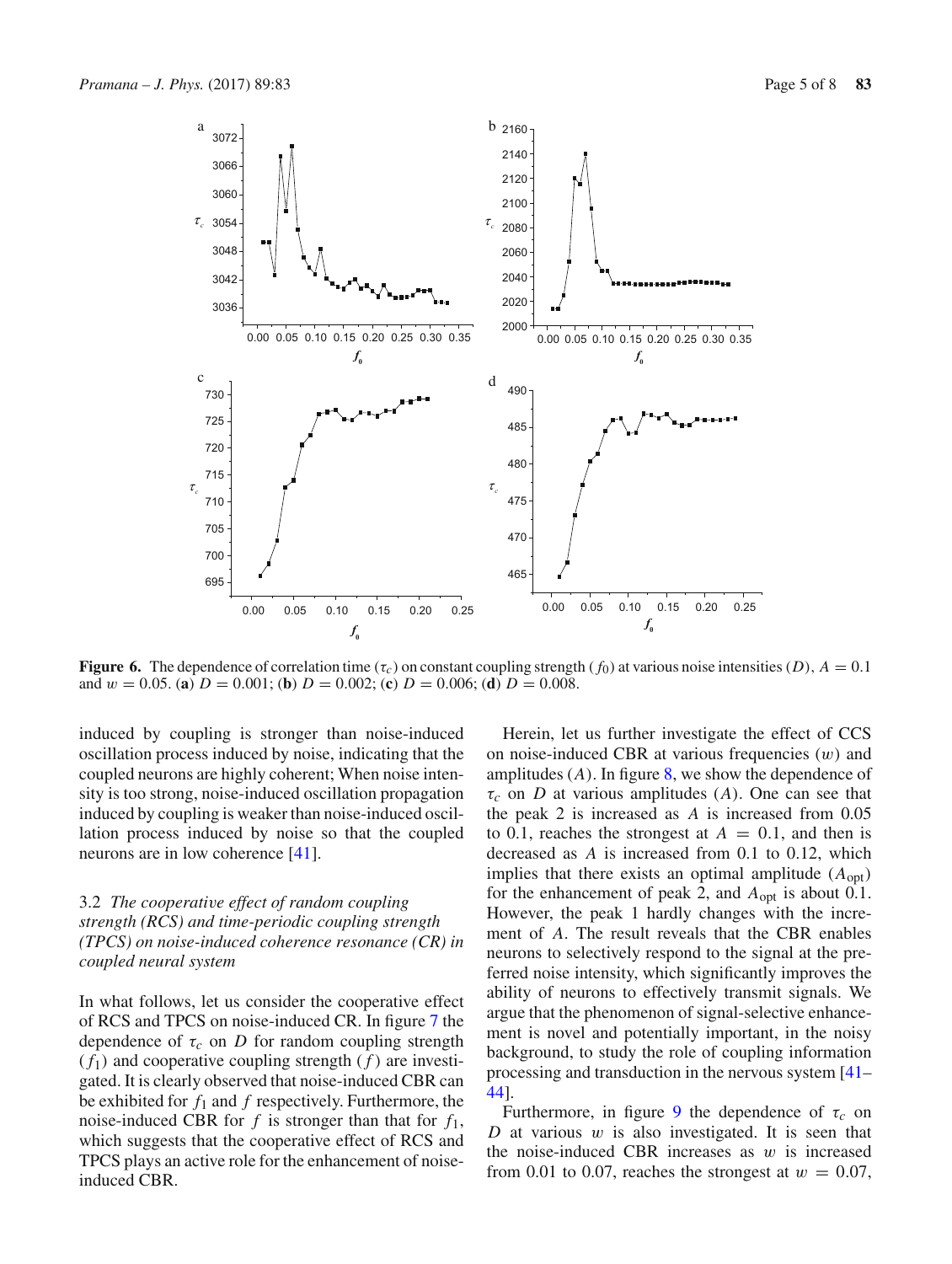

<span id="page-5-0"></span>**Figure 7.** The dependence of correlation time ( $\tau_c$ ) on noise intensity (*D*) of random coupling strength (RCS) and cooperative coupling strength (CCS).



<span id="page-5-1"></span>**Figure 8.** The dependence of correlation time ( $\tau_c$ ) on noise intensity (*D*) of cooperative coupling strength (CCS) for different amplitudes (*A*) at  $w = 0.05$  and  $f_0 = 0.07$ .

and then drops with the increment of  $w$  from 0.07 to 0.09. The result suggests that the optimal frequency  $(w_{opt})$  for the strongest noise-induced CBR is about 0.07.

Taken together, depending on noise intensity, frequency and amplitude, CCS-induced CR without tuning and CCS-induced CR, noise-induced CBR, CCS frequency-induced CBR and CCS amplitude-induced CMR can occur. These coherent behaviours could be briefly explained as follows: The CCS could act as an external drive signal (energy storage). If the amplitude or frequency of CCS is suitable, it can be used to make coupled neural system to achieve the most regular coherent behaviours and CR phenomenon [\[22](#page-7-4)].



<span id="page-5-2"></span>**Figure 9.** The dependence of correlation time  $(\tau_c)$  on noise intensity (*D*) of cooperative coupling strength (CCS) for different frequencies (w) at  $A = 0.1$  and  $f_0 = 0.07$ .

For all the above results, special attention is paid to know how a chain of 20 unidirectionally coupled FHN neurons, all tuned to be excitable, exhibits various coherent behaviours by modulating RCS and TPCS. Now we are interested in investigating how the number of systems affects the coherent behaviours. To do it, three cases of the number of systems are investigated: (1)  $i =$ 20, (2)  $i = 40$ ; (3)  $i = 60$ . One can see from figures  $10a-10c$  that, for three cases,  $\tau_c$  increases from the first neuron to the second neuron, and then  $\tau_c$  is unchanged along the coupling chain, which implies that the noise-induced oscillation (NIOs) signals might propagate along the coupling chain for a long distance, an example of undamped signal transmission [\[33](#page-7-11)[,45\]](#page-7-19).

In ref. [\[18\]](#page-7-3), the dynamics of a population of globally coupled FHN oscillators with a time-periodic coupling strength was studied. It was found that, when a population of globally coupled oscillators with desynchronizing coupling is periodically forced, resonance responses occur predominantly with a 2n:1 subharmonic locking. In contrast to their study, we investigate how the cooperative coupling strength (CCS, i.e., random coupling strength and time-periodic coupling strengh) affects CR in unidirectionally coupled FHN system, which shows that noise intensity, frequency and amplitude could effectively control the occurrence of different CR behaviours. Furthermore, 60 globally coupled FHN oscillators are employed, and the coupled neurons are not subjected to noise in ref. [\[18](#page-7-3)], while 20 unidirectionally coupled FHN oscillators are used and the coupled neurons are subjected to common noise of CCS in our present work.

Our previous work [\[33\]](#page-7-11) has reported the selectivity of noise and coupling for coherence biresonance and arrayenhanced coherence biresonance in coupled FHN neural systems, which mainly studies the effect of external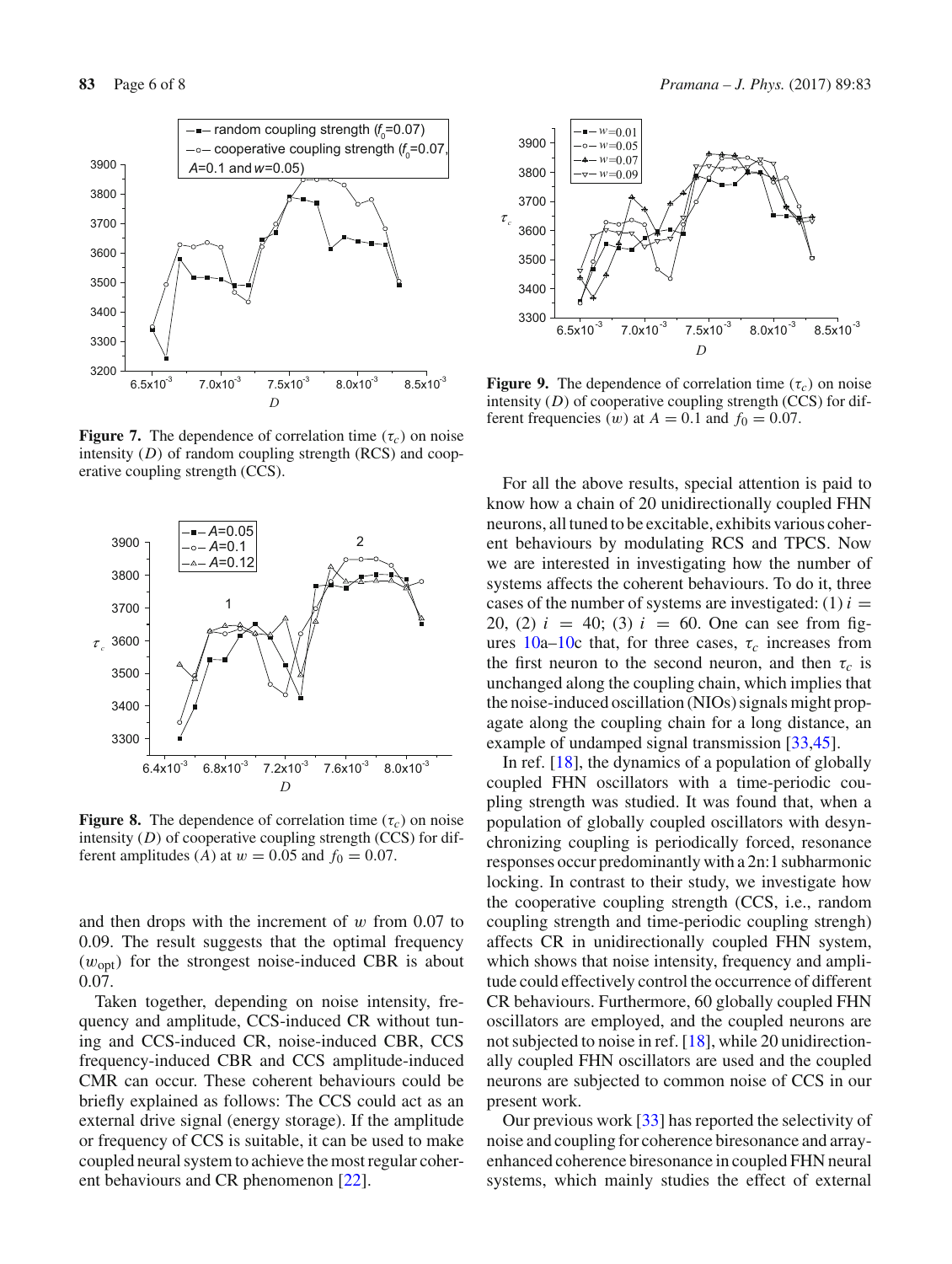

<span id="page-6-13"></span>**Figure 10.** The dependence of correlation time  $(\tau_c)$  on the number of systems (*i*) at  $D = 0.002$ ,  $f_0 = 0.01$ ,  $A = 0.1$ and  $w = 0.01$ . (**a**)  $i = 20$ ; (**b**)  $i = 40$ ; (**c**)  $i = 60$ .

noise on the transimission of noise-induced oscillation (NIO) signal and coherent behaviours for each neuron one by one. However, in the present work, our purpose is to investigate how noise, amplitude and frequency affect the collective coherent behaviours of coupled neural system. Furthermore, in our previous work [\[33](#page-7-11)], noise is local and it is added to the control parameter of the first neuron. However, in the present work, noise is common and it is added to coupling strength.

## <span id="page-6-11"></span>**4. Conclusions**

The effect of CCS, i.e., random coupling strength and time-periodic coupling strength, on multiple coherence resonances (MCR) in unidirectionally coupled neural system has been investigated. Results show that noise intensity, the frequency and amplitude play efficient roles for the enhancement of coherence behaviours. There exists an optimal frequency and an optimal amplitude which makes the system to display the best CCS-induced CR, CCS-induced CR without tuning and noise-induced CBR. Furthermore, we find that novel CCS frequency-induced CBR and CCS amplitudeinduced CMR can occur. We expect that the results in this paper might be important in signal transmission in human brain, and might be exploited in improving the time precision of the signal transmission in coupled neural system.

# **Acknowledgements**

The authors acknowledge the financial support of the Natural Science Foundation of Guangxi Province No. 2013GXNSFAA019019 and the Natural Science Foundation of Guangxi Province No. 2013GXNS-FAA019041.

## **References**

- <span id="page-6-0"></span>[1] S M Bowyer, *Bowyer Neuropsych. Electrophysiol.* **2**, 1 (2016)
- <span id="page-6-12"></span>[2] B Xu, Y B Gong, L Wang and C L Yang, *Eur. Phys. J. B* **85**, 299 (2012)
- <span id="page-6-1"></span>[3] S Rajasekar and M A F Sanjuan, *Nonlinear resonances*, Springer Series in Synergetics, [https://doi.org/10.1007/](https://doi.org/10.1007/978-3-319-24886-8_7) [978-3-319-24886-8\\_7](https://doi.org/10.1007/978-3-319-24886-8_7) (Springer International Publishing, Switzerland, 2016)
- <span id="page-6-2"></span>[4] E B M Ngouonkadi, M K Nono, V K Tamba and H B Fotsin, *Eur. Phys. J. B* **88**, 299 (2015)
- <span id="page-6-3"></span>[5] A S Pikovsky and J Kurths, *Phys. Rev. Lett.* **78**, 775 (1997)
- <span id="page-6-7"></span>[6] H J Xie, Y B Gong and Q Wang, *Eur. Phys. J. B* **89**, 161 (2016)
- <span id="page-6-5"></span>[7] E Yilmaz, V Baysal, M Perc and M Ozer, *Sci. China Tech. Sci.* **59**, 364 (2016)
- <span id="page-6-8"></span>[8] P Zhu and D C Mei, *Eur. Phys. J. B* **87**, 109 (2014)
- <span id="page-6-9"></span>[9] A Zakharova, A Feoktistov, T Vadivasova and E Schöll, *Eur. Phys. J. Special Topics* **222**, 2481 (2013)
- <span id="page-6-4"></span>[10] Y H Zheng, Q Y Wang and M F Danca,*Cogn. Neurodyn.* **8**, 143 (2014)
- <span id="page-6-6"></span>[11] Y P Li and Q S Li, *Chem. Phys. Lett.* **417**, 498 (2006-I)
- <span id="page-6-10"></span>[12] E R Boykin, P P Khargonekar, P R Carney, W O Ogle and S S Talathi, *J. Comput. Neurosci.* **32**, 521 (2012)